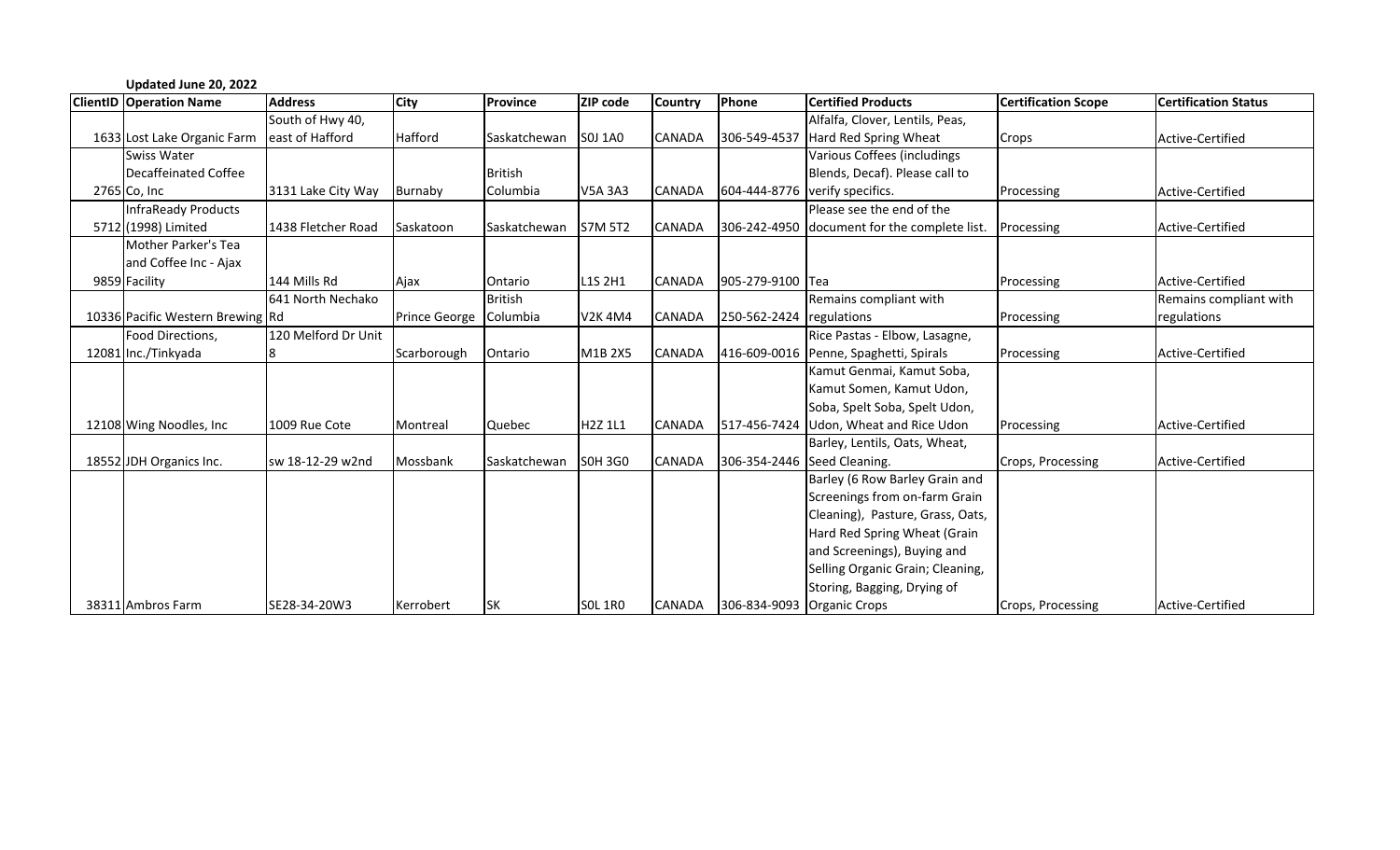|                                            |                                 |              |                |                |               |                     | 100th Meridian Organic Amber,              |                            |                  |
|--------------------------------------------|---------------------------------|--------------|----------------|----------------|---------------|---------------------|--------------------------------------------|----------------------------|------------------|
|                                            |                                 |              |                |                |               |                     | Belgian-Style Organic White,               |                            |                  |
|                                            |                                 |              |                |                |               |                     | Classic Organic Pilsner,                   |                            |                  |
|                                            |                                 |              |                |                |               |                     | Cobblestone Nitro Stout, Hazy              |                            |                  |
|                                            |                                 |              |                |                |               |                     |                                            |                            |                  |
|                                            |                                 |              |                |                |               |                     | Organic IPA, non-alcoholic Lager,          |                            |                  |
|                                            |                                 |              |                |                |               |                     | Organic Kombucha Radler:                   |                            |                  |
| Trillium Beverage Inc.                     | 125 Bermondsey                  |              |                |                |               |                     | Dragonfruit Lime, Organic Lager,           |                            |                  |
| 38416 DBA Mill Street Brewery Road, Unit 2 |                                 | Toronto      | Ontario        | M4A 1X3        | <b>CANADA</b> | 416-759-6565        | Tank House Organic Ale                     | Processing                 | Active-Certified |
| Brazilian Canadian                         | 1260 Martin Grove               |              |                |                |               |                     |                                            |                            |                  |
| 39394 Coffee Company Ltd                   | Rd.                             | REXDALE      | Ontario        | M9W 4X3        | <b>CANADA</b> | 416-749-2000 Coffee |                                            | Processing                 | Active-Certified |
| Mother Parker's Tea                        |                                 |              |                |                |               |                     |                                            |                            |                  |
| 42043 and Coffee, Inc.                     | 2470 Stanfield Road             | Mississauga  | Ontario        | L4Y 1S2        | <b>CANADA</b> | 905-279-9100 Coffee |                                            | Processing                 | Active-Certified |
|                                            | 7, Kamiyashiki,                 |              |                |                |               |                     |                                            |                            |                  |
| 45455 Aoi Seicha Co., Ltd.                 | Kamimachi                       | Nishio-shi   |                | 445-0894       | <b>JAPAN</b>  | 563-57-2570         | Matcha                                     | Processing                 | Active-Certified |
|                                            | 65457 Rge Rd NW                 |              |                |                |               |                     |                                            |                            |                  |
| 49999 Kevin Gingras Farm                   | 28, 65, 14, W4                  | Lac La Biche | Alberta        | <b>T0A 2C0</b> | <b>CANADA</b> |                     | 780-212-0029 Hay, Pasture, Oat Straw, Oats | Crops                      | Active-Certified |
| Oughtred Coffee and                        | #140-10050 River                |              | <b>British</b> |                |               |                     |                                            |                            |                  |
| 50881 Tea Ltd                              | Way                             | Delta        | Columbia       | V4G 1M9        | <b>CANADA</b> | 877-384-7444 Coffee |                                            | Processing                 | Active-Certified |
|                                            | 104-2, terayama,                | Nishio-shi,  |                |                |               |                     | Tea: Black, Green, Rooibos,                |                            |                  |
| 52059 Furo-en Co.,                         | kamimachi                       | Aichi-ken    |                | 445-0894       | <b>JAPAN</b>  |                     | 81563530032 Tencha, Hojicha, Rooibos       | Processing                 | Active-Certified |
|                                            |                                 |              |                |                |               |                     | Milk: 1% Skimmed, 10% Half &               |                            |                  |
|                                            |                                 |              |                |                |               |                     | Half cream, 2% Skimmed, 3.25%              |                            |                  |
|                                            |                                 |              |                |                |               |                     | Homogenized, 35% Cream, Skim               |                            |                  |
|                                            |                                 |              |                |                |               |                     | Milk, Whole Jersey Milk, Feta              |                            |                  |
| 53487 Rock Ridge Dairy Ltd                 | NE 14-42-27 W4th                | Ponoka       | Alberta        | T4J 1R3        | CANADA        | 403-783-4312        | Cheese.                                    | Processing                 | Active-Certified |
| <b>CANADIAN ORGANIC</b>                    |                                 |              |                |                |               |                     | Spices, Herbs, and Blends(call to          |                            |                  |
| 54027 Spice & Herb Co.Inc.                 | 115 Main St                     | Watson       | <b>SK</b>      | <b>SOK 4VO</b> | <b>CANADA</b> | 306-287-1980        | verify specifics)                          | Processing                 | Active-Certified |
|                                            |                                 |              |                |                |               |                     | Hay, Pasture, Forage Peas with             |                            |                  |
|                                            |                                 |              |                |                |               |                     | Sunflowers, Barley/Pea Straw,              |                            |                  |
|                                            |                                 |              |                |                |               |                     | Wheat with Red Clover,                     |                            |                  |
|                                            |                                 |              |                |                |               |                     | Barley/Peas, and Hay Silage,               |                            |                  |
|                                            |                                 |              |                |                |               |                     | Breeding and Slaughter Cattle,             |                            |                  |
|                                            | 52515 RR71                      |              |                |                |               |                     | Chickens: Pullets and Layers,              |                            |                  |
| 54115 Frank D. Maddock                     | <b>Parkland County</b>          | Entwistle    | Alberta        | <b>TOE 0S0</b> | <b>CANADA</b> | 780-727-2333        | <b>Turkeys</b>                             | <b>Crops Livestock</b>     | Active-Certified |
|                                            |                                 |              |                |                |               |                     |                                            | Attestation of Compliance, |                  |
|                                            |                                 |              |                |                |               |                     |                                            | Labelling and Packaging    |                  |
| 100020 Eland Inc.                          | 5040 Timberlea Blvd Mississauga |              | Ontario        | L4W 2S5        | <b>CANADA</b> |                     | 905-792-0500 Organic Green Coffee          | Certification              | Active-Certified |
|                                            |                                 |              |                |                |               |                     |                                            |                            |                  |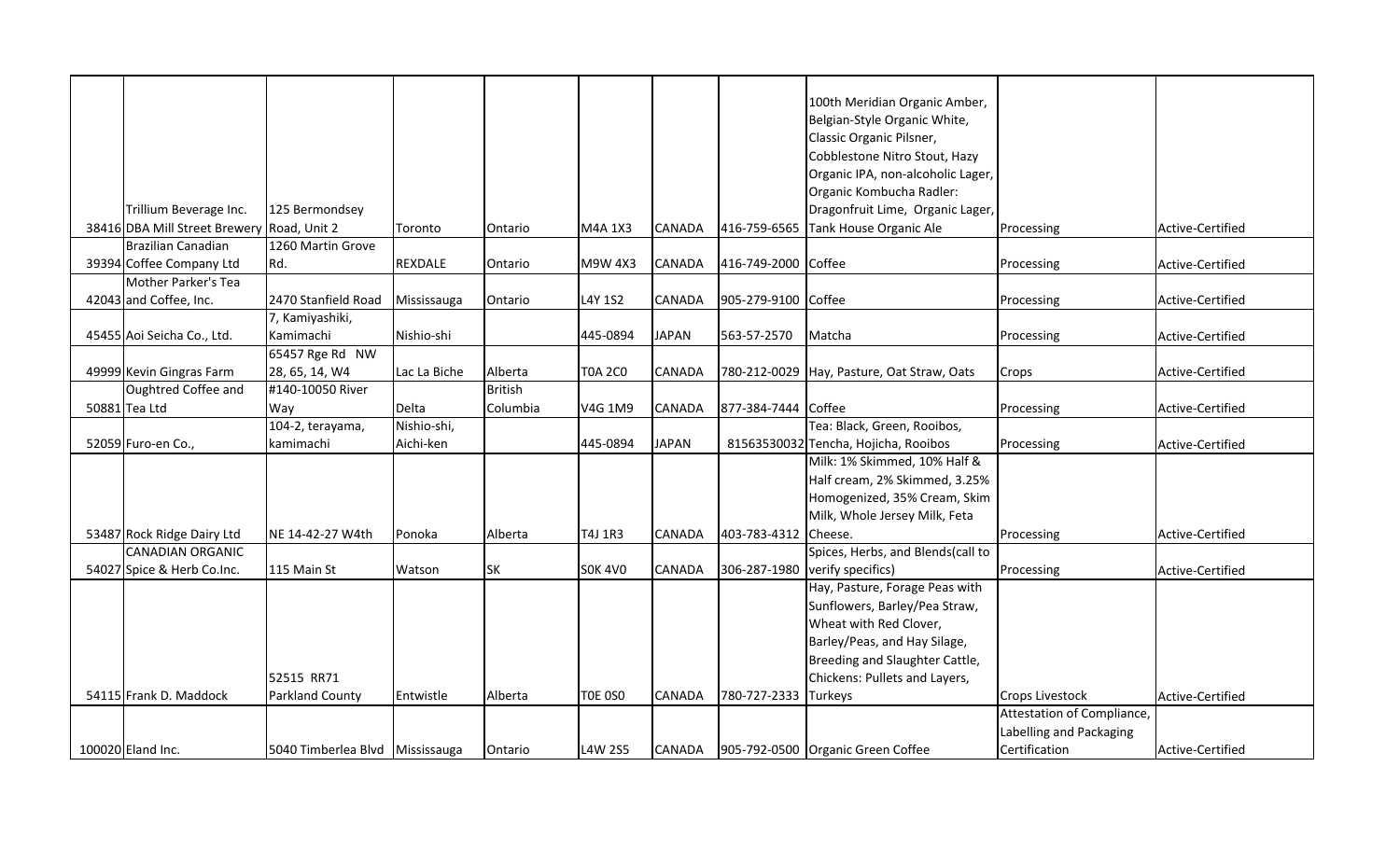|                                               |                             | County of |           |                |               |                             |                                             |                  |                   |
|-----------------------------------------------|-----------------------------|-----------|-----------|----------------|---------------|-----------------------------|---------------------------------------------|------------------|-------------------|
|                                               |                             | Northern  |           |                |               |                             |                                             |                  |                   |
| 100072 Bradley Rabiey                         | 232022 Hwy 691              | Lights    | Alberta   | <b>T0H 2M0</b> | <b>CANADA</b> |                             | 780-836-3212 Alfalfa/Brome Hay, Yellow Peas | Crops            | Active-Certified  |
|                                               |                             |           |           |                |               |                             | Barley (including straw), Hay,              |                  |                   |
|                                               |                             |           |           |                |               |                             | Oats (including Straw), Pasture,            |                  |                   |
|                                               |                             |           |           |                |               |                             | Silage (Oat, Barley, Alfalfa, Hay),         |                  |                   |
|                                               |                             |           |           |                |               |                             | Cattle - breeding/slaughter                 |                  |                   |
|                                               |                             |           |           |                |               |                             | eligible, Swine -                           |                  |                   |
| 100124 Sunnie Valley Farms                    | SW 02T61R1W5                | Westlock  | Alberta   | T7P 2P6        | <b>CANADA</b> | 780-349-3937                | Breeding/Slaughter - eligible               | Crops, Livestock | Active-Certified  |
|                                               |                             |           |           |                |               |                             | Hay (forage), Oats with cover               |                  |                   |
| 100210 Scott Land and Livestock NE27 84 24 W5 |                             | Grimshaw  | Alberta   | <b>T0H 1W0</b> | <b>CANADA</b> | 780-332-2848 mix, Pasture   |                                             | Crops            | Active-Certified  |
|                                               |                             |           |           |                |               |                             | Energy Blend, Coconut Nectar,               |                  |                   |
|                                               |                             |           |           |                |               |                             | Coconut Oil, Chili Garlic Sauce,            |                  |                   |
|                                               |                             |           |           |                |               |                             | Teriyaki Sauce, Peanut Sauce,               |                  |                   |
|                                               |                             |           |           |                |               |                             | Soy Sauce Substitute, Sweet Thai            |                  |                   |
|                                               |                             |           |           |                |               |                             | Chili Sauce, Vegan Oyster Sauce,            |                  |                   |
|                                               |                             |           |           |                |               |                             | Seasame Ginger Sauce, Sweet                 |                  |                   |
| 100234 Naked Natural Foods                    | 9300 Van Horne Way Richmond |           | <b>BC</b> | <b>V6V 0A7</b> | <b>CANADA</b> | 604-364-2947                | and Sour Sauce.                             | <b>Broker</b>    | Active-Certified  |
|                                               | NW/29/65/21/4;              |           |           |                |               |                             |                                             |                  |                   |
|                                               | SW/29/65/21/4;              |           |           |                |               |                             |                                             |                  |                   |
|                                               | SW/23/64/21/W4;             |           |           |                |               |                             |                                             |                  |                   |
|                                               | NW/14/64/21/W4;             | Athabasca |           |                |               |                             |                                             |                  |                   |
| 100241 Rudy Hetu Logging Ltd                  | SW/14/64/21/W4              | County    | AB        | <b>T9S 2B1</b> | <b>CANADA</b> | 780-675-1986 None           |                                             | Crops            | Active-Compliant. |
| Labatt Brewery                                |                             |           |           |                |               |                             |                                             |                  |                   |
| 100242 Company Limitied                       | 150 Simcoe Street           | London    | Ontario   | <b>N6A 4M3</b> | <b>CANADA</b> | 416-681-3387 Original Lager |                                             | Processing       | Active-Certified  |
| Sunshine Coast Coffee                         |                             |           |           |                |               |                             |                                             |                  |                   |
| Traders LTd. dba West                         |                             |           |           |                |               |                             |                                             |                  |                   |
| 100243 Coast Coffee Traders                   | 3370 Carmelo Ave            | Coquitlam | <b>BC</b> | <b>V3B 0E4</b> | <b>CANADA</b> |                             | 604-418-1779 Brokering of Green Coffee      | <b>Broker</b>    | Active-Certified  |
|                                               |                             |           |           |                |               |                             |                                             |                  |                   |
|                                               |                             |           |           |                |               |                             | Dry Edible Beans, Peas, Brown               |                  |                   |
|                                               |                             |           |           |                |               |                             | and Golden Flax, Mixed Grains,              |                  |                   |
|                                               |                             |           |           |                |               |                             | Chickpeas, Lentils, Cereal Grains,          |                  |                   |
|                                               | Right off Hwy 764           |           |           |                |               |                             | Pulse Screenings; Cleaning,                 |                  |                   |
| 100257 Rudy Agro Ltd.                         | near Outlook SK             | Outlook   | <b>SK</b> | <b>SOL 2NO</b> | <b>CANADA</b> | 306-867-8667                | Packaging, and Shipping                     | Processing       | Active-Certified  |
| Farm Partnership Ed Dul                       |                             |           |           |                |               |                             |                                             |                  |                   |
| 100287 & Scott & Leslie Dul                   | 63102 Hwy 801               | Westlock  | Alberta   | <b>T7P 2P6</b> | <b>CANADA</b> |                             | 708-349-5377 Alfalfa, Grass Hay, Wheat      | Crops            | Active-Certified  |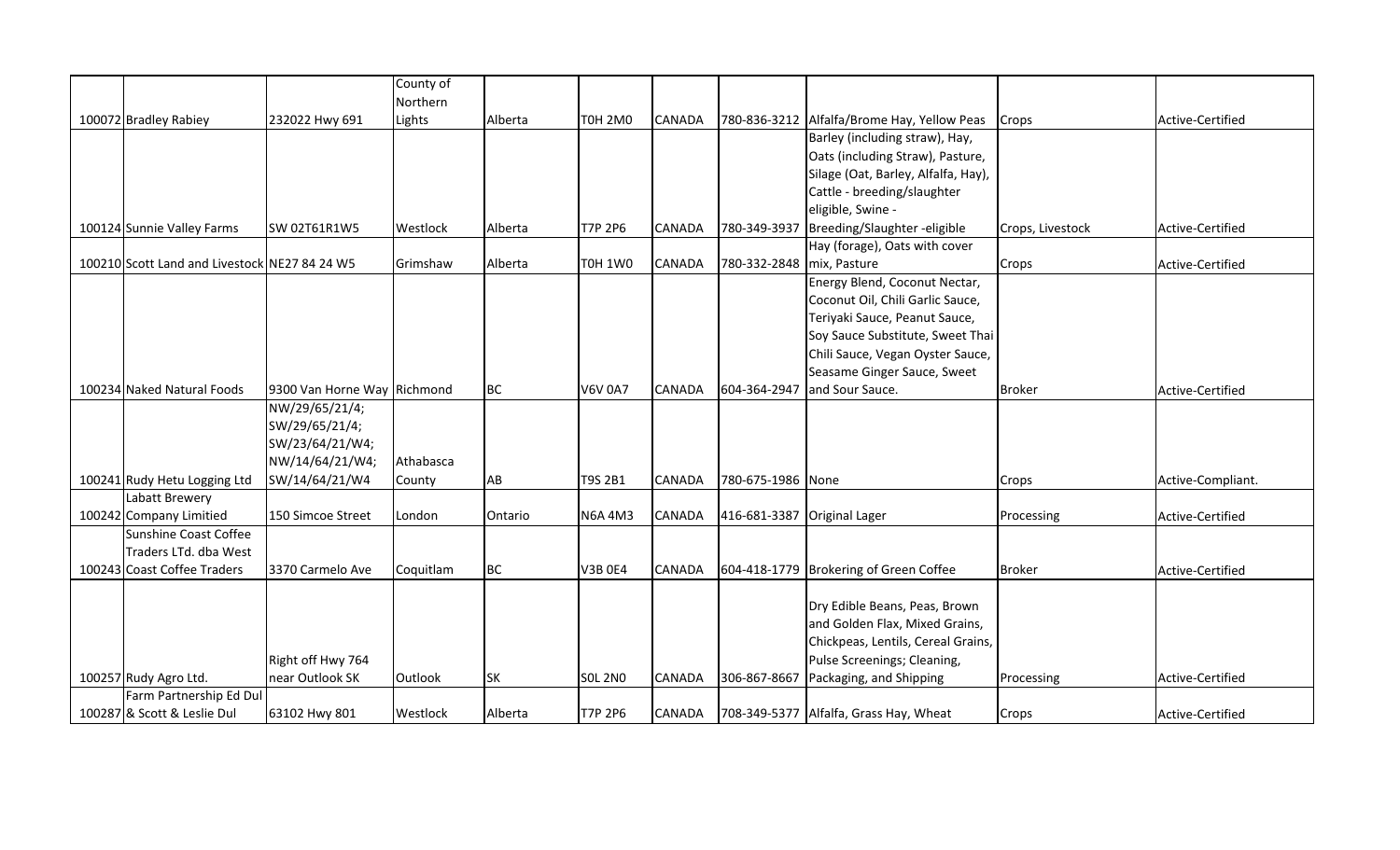|            |                             |                    |                      |                       |                |               |                    | Handling of: Organic Gold                          |                            |                   |
|------------|-----------------------------|--------------------|----------------------|-----------------------|----------------|---------------|--------------------|----------------------------------------------------|----------------------------|-------------------|
|            |                             |                    |                      |                       |                |               |                    | Flaxseed, brown flaxseed, Millet                   |                            |                   |
|            |                             |                    |                      |                       |                |               |                    | Seed, Millet Flour; Oat Seed,                      |                            |                   |
|            |                             |                    |                      |                       |                |               |                    | Quinoa Seed, Wheat Seed.                           |                            |                   |
|            |                             |                    |                      |                       |                |               |                    | Certified products: Brown Flax,                    |                            |                   |
|            |                             |                    |                      |                       |                |               |                    | Gold Flax, Millet Flour, Millet                    |                            |                   |
|            |                             |                    |                      |                       |                |               |                    | Seed, Oat Seed, Quinoa Seed,                       | Attestation of Compliance, |                   |
|            | Millet King Foods of        |                    |                      |                       |                |               |                    | Wheat Seed, Red Proso Millet                       | Broker, Labelling and      |                   |
|            | 100308 Canada Inc           | 131 Mayfair Street | Holland              | Manitoba              | <b>ROG 0X0</b> | <b>CANADA</b> | 204-526-2719 Seed. |                                                    | Packaging Certification    | Active-Certified  |
|            | Lonesome Hills Ranch        |                    |                      |                       |                |               |                    |                                                    |                            |                   |
| 100332 Inc |                             | 10-65-19W4         | Boyle                | AB                    | <b>T0A 0M0</b> | <b>CANADA</b> |                    | 780-689-7250 Hay, Pasture, Peas, Wheat, Oats Crops |                            | Active-Certified  |
|            | Kelly McLean dba            |                    |                      |                       |                |               |                    |                                                    |                            |                   |
|            | 100333 McLean Farms         | Lot 3 Range 3      | Fort Vermilion AB    |                       | <b>TOH 1NO</b> | <b>CANADA</b> | 780-926-1527       | Brown Flax, Canola, Millet, Peas                   | Crops                      | Active-Certified. |
|            | 100431 3R Bar Farms LTD     | RR3 (37553 RR 35)  | Eckville             | AB                    | TOM 0X0        | <b>CANADA</b> | 403-746-2777       | Barley, Hay, Oats, Pasture, Peas                   | Crops                      | Active-Certified  |
|            | Gerry & Joanne Flagg        |                    |                      |                       |                |               |                    | Sea Lettuce, Seaweeds: Alaria,                     |                            |                   |
|            | 100443 Dulse, Inc.          | 29 Smith Lane      | <b>Grand Manan</b>   | New Brunswick E5G 4B1 |                | <b>CANADA</b> | 207-412-0094       | Dulse, Irish Moss, Laver/Nori                      | Aquaculture, Wild Crops    | Active-Certified  |
|            |                             |                    |                      |                       |                |               |                    |                                                    |                            |                   |
|            | James Thiessen dba          |                    |                      |                       |                |               |                    | Hemp, Oats, Forage, Peas,                          |                            |                   |
|            | 100740 Triple T Farms       | NE21-104-18-W5     | La Crete             | AB                    | <b>TOH 1Z0</b> | <b>CANADA</b> | 780-926-1092       | <b>Broilers</b>                                    | Crops, Livestock           | Active-Certified  |
|            | 100797 George P. Zacharias  | SE1-103-18 W5      | La Crete             | AB                    | <b>TOH 2H0</b> | CANADA        | 780-928-4245       | <b>Barley</b>                                      | Crops                      | Active-Certified  |
|            | 100798 Paul Fehr            | SW16-104-75 W5     | La Crete             | AB                    | <b>TOH 2HO</b> | <b>CANADA</b> | 780-928-0062       | Oats, Pasture                                      | Crops                      | Suspended         |
|            |                             |                    |                      |                       |                |               |                    |                                                    |                            |                   |
|            |                             |                    |                      |                       |                |               |                    | Coffee: Aztec Ritual, Central &                    |                            |                   |
|            |                             |                    |                      |                       |                |               |                    | South, Columbian Supremo,                          |                            |                   |
|            |                             |                    |                      |                       |                |               |                    | Dark Temple, Espresso,                             |                            |                   |
|            |                             |                    |                      |                       |                |               |                    | Ethiopian Yirgacheffe, Honduran                    |                            |                   |
|            |                             |                    |                      |                       |                |               |                    | House Roast, Indonesian                            |                            |                   |
|            |                             |                    |                      |                       |                |               |                    | Sumatra, Mocha Java, Peruvian                      |                            |                   |
|            |                             |                    |                      |                       |                |               |                    | Escape, Pink Donkey Decaf,                         |                            |                   |
|            | 100799 Stone Temple Coffees | 18 Willow Lane     | <b>Cherry Valley</b> | Ontario               | <b>KOK 1PO</b> | <b>CANADA</b> | 613-920-7694       | Shrunken Head, Temple Goddess Processing           |                            | Active-Certified  |
|            |                             |                    |                      |                       |                |               |                    | Oat/Barley Greenfeed Hay,                          |                            |                   |
|            | 100822 Robison Ranch        | SW 25-43-12 -W4    | Lougheed             | AB                    | <b>T0B 2V0</b> | <b>CANADA</b> | 780-385-5020       | Pasture, Wheat                                     | Crops                      | Active-Certified  |
|            | Brandon Nagy dba            |                    |                      |                       |                |               |                    |                                                    |                            |                   |
|            | Prairie Homestead           |                    |                      |                       |                |               |                    |                                                    |                            |                   |
|            | 100875 Innovations, Inc.    | 62077 Twp 480      | Vermillion           | AB                    |                | <b>CANADA</b> |                    | 780-581-0797 Hay, Oats, Pasture, Peas              | Crops                      | Active-Certified  |
|            |                             |                    |                      |                       |                |               |                    | <b>Brokering of Organic Grains:</b>                |                            |                   |
|            |                             |                    |                      |                       |                |               |                    | Durum, Barley, Oats, Flax, Hard                    |                            |                   |
|            | Market Place                | 427 40th Street    |                      |                       |                |               |                    | Red Spring Wheat, Soft White                       |                            |                   |
|            | 100896 Commodities          | South              | Lethbridge           | AB                    | T1J 4M1        | CANADA        | 403-327-9011       | Spring Wheat, Rye, Spelt                           | <b>Broker</b>              | Active-Certified  |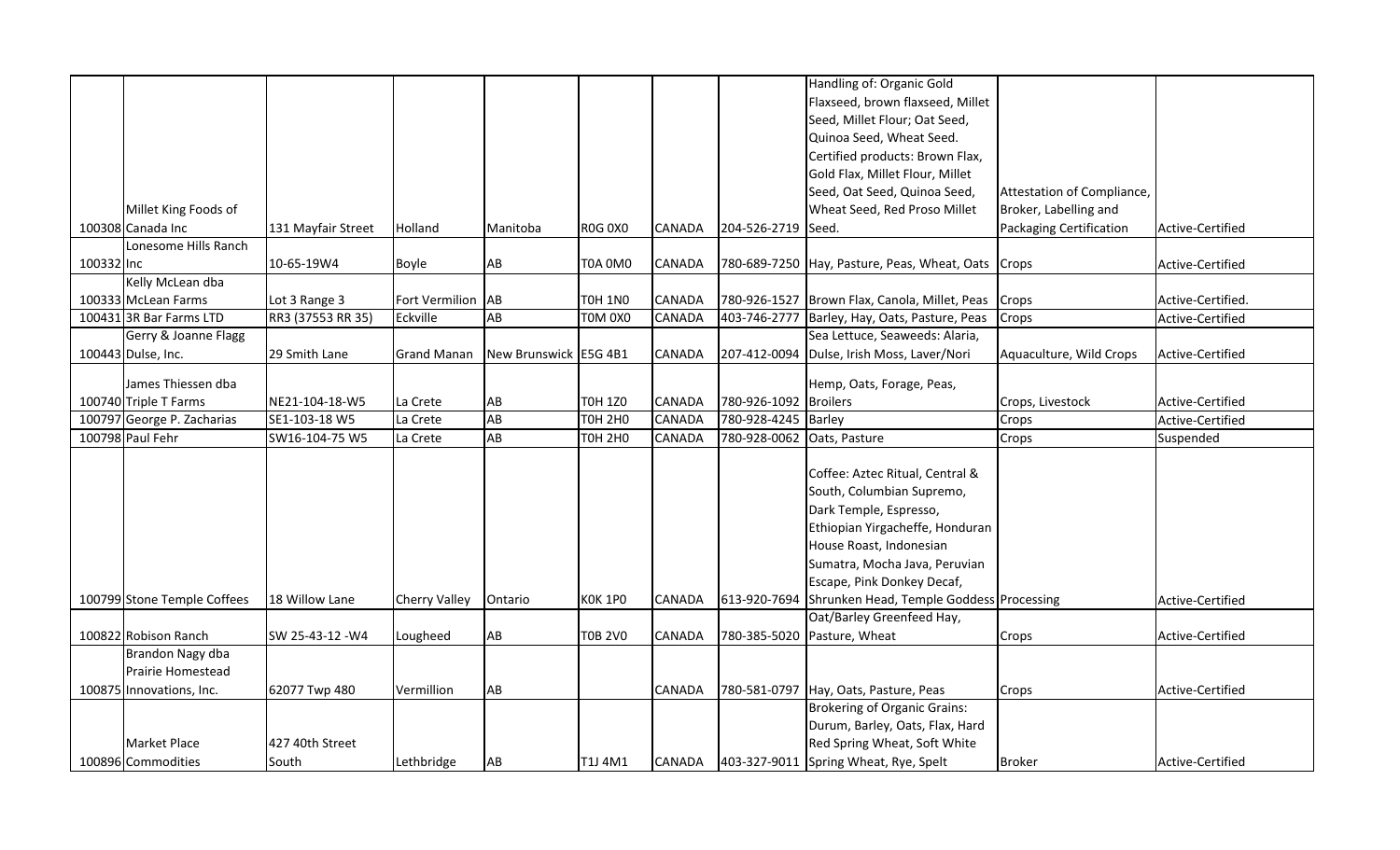|                              |                  | Riding              |            |                    |               |                         | Yellow Omega Flax, Hay,              |                  |                  |
|------------------------------|------------------|---------------------|------------|--------------------|---------------|-------------------------|--------------------------------------|------------------|------------------|
| 100897 Roland Kuip           | ISE 29-18-14 W1  | Mountain            | <b>IMB</b> | <b>ROJ 1TO</b>     | <b>CANADA</b> |                         | 204-967-2394 Pasture, Wheat          | Crops            | Active-Certified |
|                              |                  | County of Lac       |            |                    |               |                         | Alfalfa, Hay, Oats, Pasture, Oat     |                  |                  |
| 101110 Kettle, Allan & Joyce | 1511 TWP 543     | St Anne             | AB         | <b>T0E 1V0</b>     | <b>CANADA</b> | 780-919-9935 Silage     |                                      | Crops            | Active-Certified |
|                              | NW16-104-15 W5,  |                     |            |                    |               |                         |                                      |                  |                  |
| 101111 Daniel Driedger       | 15359 Hwy 697    | La Crete            | <b>AB</b>  | TOH 2HO            | <b>CANADA</b> | 780-928-4824 Oats, Peas |                                      | Crops            | Active-Certified |
|                              | Pt Lot 13 E Owen |                     |            |                    |               |                         |                                      |                  |                  |
| 101130 Luke Martin           | Sound Rd         | <b>Wellington N</b> | <b>ON</b>  |                    | <b>CANADA</b> |                         | 519-323-3217 Corn, Hay mix, Soybeans | Crops            | Active-Certified |
| Michael & George             |                  |                     |            |                    |               |                         | Barley, Hay, Oats, Pasture,          |                  |                  |
| 101135 Futoransky            | INE 35-62-27 4th | Jarvie              | <b>AB</b>  | <b>T0G 1H0</b>     | <b>CANADA</b> | 780-954-3901            | Silage, Wheat                        | Crops            | Active-Certified |
|                              |                  |                     |            |                    |               |                         | Barley, Flax, Hay, Pasture, Rye,     |                  |                  |
|                              |                  |                     |            |                    |               |                         | Straw: Barley, Wheat; Wheat:         |                  |                  |
|                              |                  |                     |            |                    |               |                         | Soft White, Spring; Cattle:          |                  |                  |
| 101144 James B. Welsh        | 125004 RR18-1    | Vauxhall            | <b>AB</b>  | <b>TOK 2KO</b>     | <b>CANADA</b> | 403-654-2721            | Breeding and Slaughter.              | Crops, Livestock | Active-Certified |
|                              |                  |                     |            |                    |               |                         | perennial grass and legume mix,      |                  |                  |
| 101163 Frank and Daniel Wall | ISW 35-105-14 W5 | La Crete            | <b>AB</b>  | T0H <sub>2H0</sub> | <b>CANADA</b> | 780-926-7609 pasture    |                                      | Crops            | Active-Certified |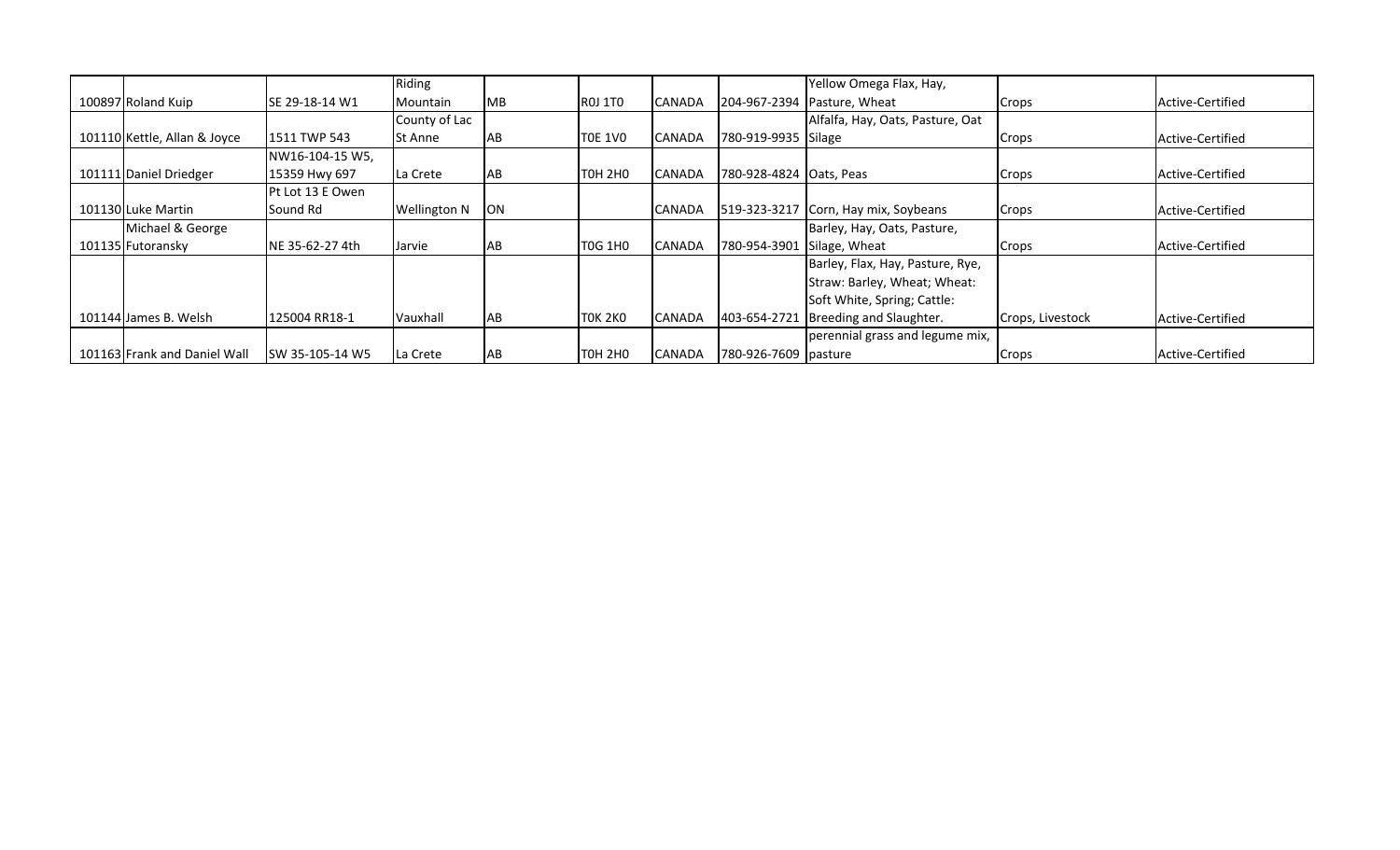|              |                                |                           |             |           |                |               |                            | Adzuki Beans, Prairie Sensation    |                         |                  |
|--------------|--------------------------------|---------------------------|-------------|-----------|----------------|---------------|----------------------------|------------------------------------|-------------------------|------------------|
|              |                                |                           |             |           |                |               |                            | Apples, Mazur apples,              |                         |                  |
|              |                                |                           |             |           |                |               |                            | Mnchurian apricots, Beans          |                         |                  |
|              |                                |                           |             |           |                |               |                            | (Yellow Bush, Green Bush, Pinto,   |                         |                  |
|              |                                |                           |             |           |                |               |                            | Rockwell Bush), Beets, Berries     |                         |                  |
|              |                                |                           |             |           |                |               |                            | (Haskap, Elderberry), Broccoli,    |                         |                  |
|              |                                |                           |             |           |                |               |                            | cabbage, Carrots (autumn king,     |                         |                  |
|              |                                |                           |             |           |                |               |                            |                                    |                         |                  |
|              |                                |                           |             |           |                |               |                            | danvers, nantes), cauliflower,     |                         |                  |
|              |                                |                           |             |           |                |               |                            | carmine jewel cherries,            |                         |                  |
|              |                                |                           |             |           |                |               |                            | hazelnuts, Lavender, Parsley,      |                         |                  |
|              |                                |                           |             |           |                |               |                            | Oregano, hops, Kale (lacinato,     |                         |                  |
|              |                                |                           |             |           |                |               |                            | dwarf gree, dwarf curled),         |                         |                  |
|              |                                |                           |             |           |                |               |                            | lettuce (drunken woman, cold       |                         |                  |
|              |                                |                           |             |           |                |               |                            | hardy mix), walla walla onions,    |                         |                  |
|              |                                |                           |             |           |                |               |                            | pasture, ussarian pears, sugar     |                         |                  |
|              |                                |                           |             |           |                |               |                            | snap peas, peppers (yellow,        |                         |                  |
|              |                                |                           |             |           |                |               |                            | green, jalapeño), mustang cherry   |                         |                  |
|              |                                |                           |             |           |                |               |                            | plums, potatoes (rode eesteling,   |                         |                  |
|              |                                |                           |             |           |                |               |                            | red gold), raspberries, spinach,   |                         |                  |
|              |                                |                           |             |           |                |               |                            | butternut squash, supersweet       |                         |                  |
|              |                                |                           |             |           |                |               |                            | sweet corn, purple top turnips,    |                         |                  |
|              |                                | 32063 Highway 13          |             |           |                |               |                            | watermelons, zucchini (dark        |                         |                  |
|              | 101184 CarpenTerra Organics    | (NW 10-46-3-W5)           | Winfield    | AB        | <b>TOC 2X0</b> | <b>CANADA</b> | 780-901-0714               | green, golden).                    | Crops                   | Active-Certified |
|              | 101192 David & Rebecca         | NE 23-102-18 W 5th        | La Crete    | AB        | <b>TOH 2H0</b> | CANADA        | 780-928-2877               | Oats, Clover                       | Crops                   | Active-Certified |
|              |                                |                           |             |           |                |               |                            | Hay, Oats, Pasture, Straw          |                         |                  |
|              | Sherill Horvath, Austin        |                           |             |           |                |               |                            | (Barley, Oat, Wheat), Wheat,       |                         |                  |
|              | <b>Taylor and Casey Taylor</b> |                           |             |           |                |               |                            | Cattle: Breeding/Slaughter         |                         |                  |
|              | <b>DBA Sunshine Organic</b>    |                           |             |           |                |               |                            | eligible, Slaughter; Chickens      |                         |                  |
|              | Farm and Sandstone             |                           |             |           |                |               |                            | (broilers, layers), Turkeys, Swine |                         |                  |
|              | 101249 Organic Farm            | 49557 RR34                | St. Francis | AB        | <b>TOC 2TO</b> | <b>CANADA</b> |                            | 780-848-2288 (Breeding, Slaughter) | Crops, Livestock        | Active-Certified |
|              | 101283 Bessette Creek Farm     | 185 Mable Lake Rd         | Lumby       | <b>BC</b> | <b>VOE 2G5</b> | <b>CANADA</b> | 250-305-7681               | Garlic, Hay                        | Crops                   | Active-Certified |
|              | Out of the Box                 |                           |             |           |                |               |                            |                                    | Packaging and Labelling |                  |
|              | 101298 Packaging Inc.          | 581 Trethway Dr.          | New York    | ON        | M6M 4B8        | <b>CANADA</b> | 905-291-1013 Shipper Box   |                                    | Certification           | Active-Certified |
|              | 101374 MacKay Ross             | 844066 RR102              | Cleardale   | AB        | <b>TOH 3YO</b> | <b>CANADA</b> | 780-835-0356 Pasture, Peas |                                    | crops                   | Active-Certified |
|              | Naraz Import/Export            |                           |             |           |                |               |                            |                                    |                         |                  |
| 101398 Corp. |                                | 100-819 Cliveden Pl Delta |             | BC        | V3M 6C7        | CANADA        |                            | 604-401-6151 Pomegranate Juice     | Processing              | Active-Certified |
|              |                                |                           |             |           |                |               |                            |                                    |                         |                  |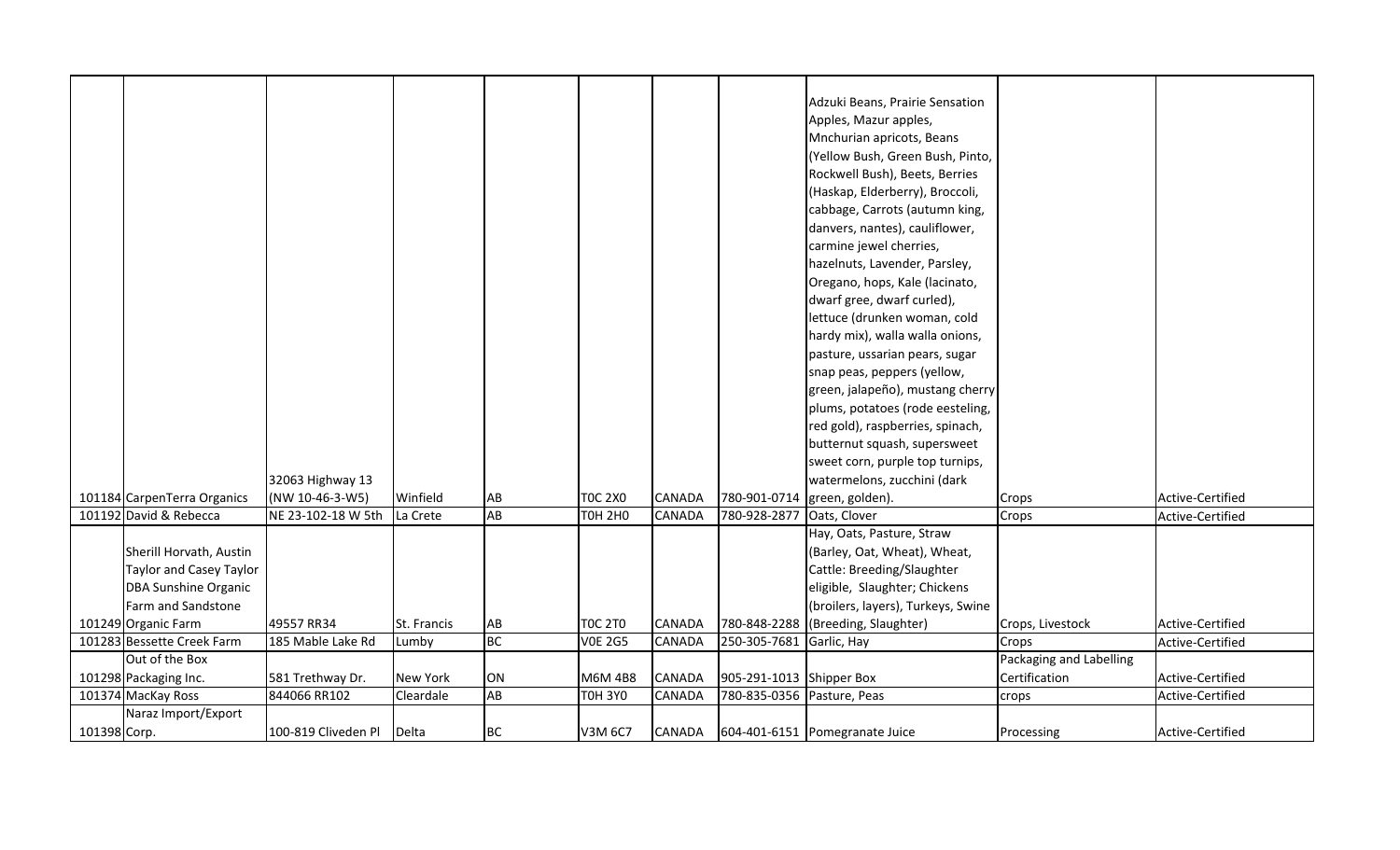|             | St. Paul Municipal Seed                          |                            |                    |                       |                                  |               |                   | Barley, Dry Peas, Hemp Seed,           |                         |                  |
|-------------|--------------------------------------------------|----------------------------|--------------------|-----------------------|----------------------------------|---------------|-------------------|----------------------------------------|-------------------------|------------------|
|             | <b>Cleaning Association</b>                      |                            | County of St       |                       |                                  |               |                   | Mustard, Oats, Wheat, Seed             |                         |                  |
| 101423 Ltd. |                                                  | SE 16-58-9 W4 Lot A        | Paul               | AB                    | <b>T0A 3A0</b>                   | <b>CANADA</b> | 780-645-3939      | Cleaning and Brokering.                | Processing              | Active-Certified |
|             |                                                  |                            |                    |                       |                                  |               |                   | Dulse, Sea Lettuce, Seaweed            |                         |                  |
|             |                                                  |                            |                    |                       |                                  |               |                   | (Irish Moss, Kombu, Laminaria          |                         |                  |
|             | 101467 Aqua Veggies Ltd.                         | 14 Middleton Rd.           | <b>Grand Manan</b> | New Brunswick E5G 3C8 |                                  | <b>CANADA</b> | 506-333-5706      | Longicruris, Nori, Wakame),            | Aquaculture, Processing | Active-Certified |
|             | 101478 WEYGA Farming Ltd.                        | 46525 RG RD 210            | Camrose            | AB                    | T4V 1X3                          | <b>CANADA</b> | 780-608-4481      | Oats                                   | crops                   | Active-Certified |
|             |                                                  |                            |                    |                       |                                  |               |                   | Coffee Porter, English IPA,            |                         |                  |
|             | Trillium Beverage Inc.                           |                            |                    |                       |                                  |               |                   | Frambozen, 3x Bontanical Gin,          |                         |                  |
|             | 101500 DBA Mill Street Brewery 21 Tankhouse Lane |                            | Toronto            | <b>ON</b>             | M5A 3C4                          | <b>CANADA</b> | 416-759-6565      | 3x Citrus Gin                          | Processing              | Active-certified |
|             | 101510 Sam & Justina Schlamp                     | ISE 13-107-15 W5           | County             | AB                    | <b>TOH 2HO</b>                   | CANADA        | 780-841-8258 Oats |                                        | Crops                   | Active-Certified |
|             | Calgary Heritage                                 |                            |                    |                       |                                  |               |                   |                                        |                         |                  |
|             | <b>Roasting Company DBA</b>                      |                            |                    |                       |                                  |               |                   | Coffee: Bison, Burnt Timber,           |                         |                  |
|             | Canadian Heritage                                |                            |                    |                       |                                  |               |                   | Colombian, Decaffienated,              |                         |                  |
|             | Roasting Company, and                            |                            |                    |                       |                                  |               |                   | Grizzley, Guatemalan,                  |                         |                  |
|             | Calgary Heritage                                 |                            |                    |                       |                                  |               |                   | Indonesian, Salmon Run,                |                         |                  |
|             | 101534 Roasting Company                          | 2020 11 Street SE          | Calgary            | AB                    | T <sub>2</sub> G 3G <sub>3</sub> | <b>CANADA</b> | 403-455-2472      | Stampede Grounds, Tall Timber          | Processing              | Active-certified |
|             |                                                  |                            |                    |                       |                                  |               |                   | Teas: Chai, Camomile with              |                         |                  |
|             |                                                  |                            |                    |                       |                                  |               |                   | Lemon Flavouring, Earl Grey,           |                         |                  |
|             |                                                  |                            |                    |                       |                                  |               |                   | English Breakfast, Pandired            |                         |                  |
|             |                                                  | 670 Hardwick Ave,          |                    |                       |                                  |               |                   | Green, Peppermint, Tropical            |                         |                  |
|             | 101640 Innovation Tea Inc.                       | Unit #4,                   | <b>Bolton</b>      | ON                    | <b>L7E 5R5</b>                   | <b>CANADA</b> | 416-564-6669      | Coco Green                             | Processing              | Active-certified |
|             |                                                  |                            |                    |                       |                                  |               |                   |                                        |                         |                  |
|             |                                                  |                            |                    |                       |                                  |               |                   | <b>Brokering of Organic Products:</b>  |                         |                  |
|             |                                                  |                            |                    |                       |                                  |               |                   | Canola Seed, Dry Peas, Flaxseed,       |                         |                  |
|             |                                                  |                            |                    |                       |                                  |               |                   | Garbanzo Beans/Chickpeans,             |                         |                  |
|             | <b>Adroit Overseas</b>                           |                            |                    |                       |                                  |               |                   | Lentils, Millet, Mustard Seed,         |                         |                  |
|             | 101864 Enterprises Ltd                           | #210-9639 137 A St. Surrey |                    | <b>BC</b>             | <b>V3T 0M1</b>                   | CANADA        |                   | 604-930-4855 Oats, Canary Seed, Wheat. | Broker/Trader           | Active-certified |